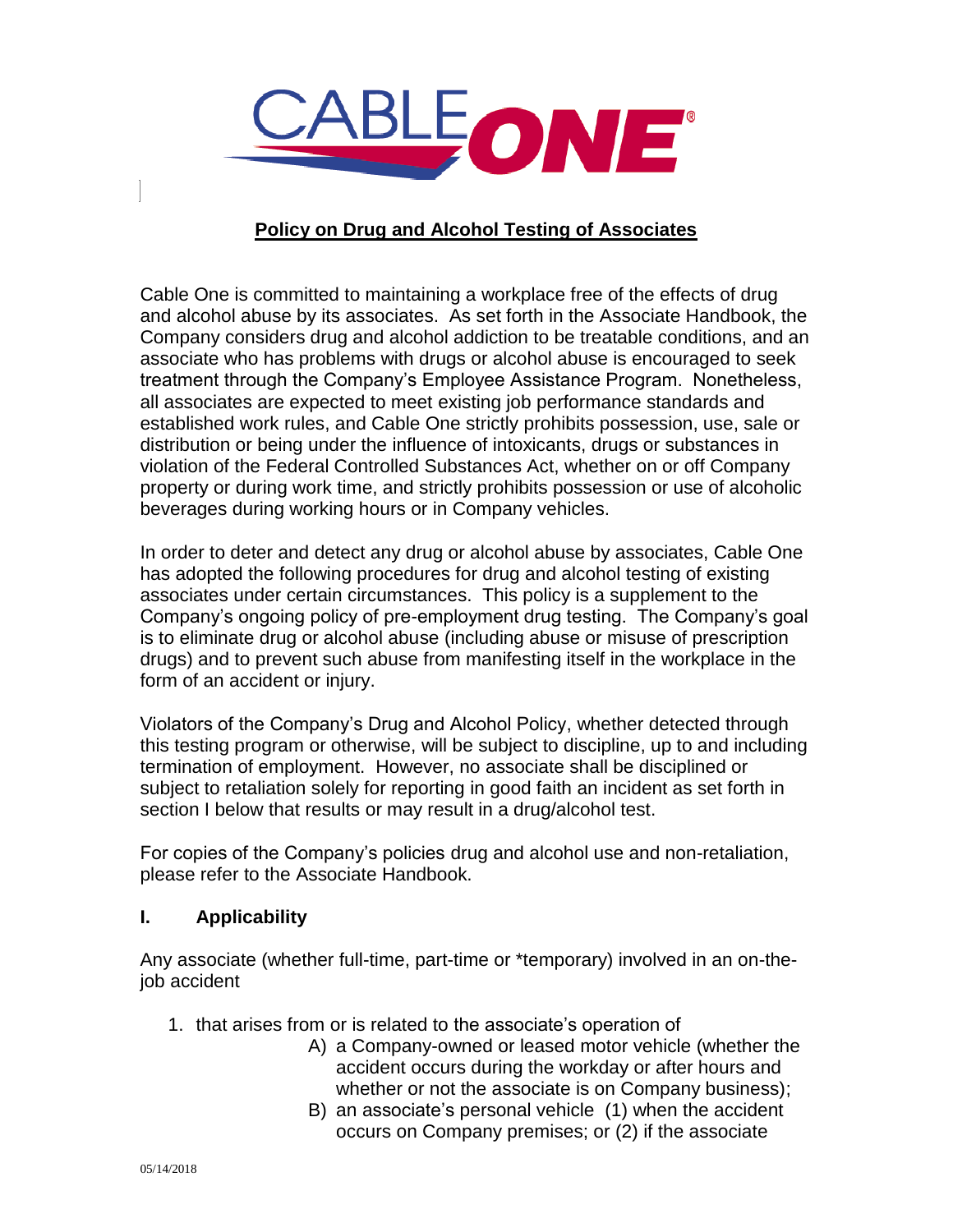uses the personal vehicle for work, after any accident which occurs during the workday or which occurs when the associate is on Company business; or

- 2. that arises from misuse or damage to Company property or property of others (other than minor damage-less than \$100 to repair or replace); or
- 3. that results in injury to any associate, customer, vendor or other person that requires medical attention (other than minor first-aid); or
- 4. where the Company otherwise has reason to suspect that the associate was under the influence of drugs or alcohol in violation of Company policy

will be subjected to testing for the presence of drugs and/or alcohol in his or her body. Cable One reserves the right to interpret these terms consistent with the purposes of its Drug and Alcohol Policy.

\*Temporary describes temporary Cable One associates. Temporaries from an agency should be tested by their own employer (the agency from whom they receive their paycheck).

Note that all Company vehicles and all personal vehicles used on Company business must have appropriate testing materials (including Chain of Custody form) in the glove compartment at all times, in case it becomes necessary for an associate to go to a clinic or hospital with which we have not already made testing arrangements.

### **II. Procedures**

As soon as practicable after an incident covered by this policy, and after allowing for any necessary emergency medical treatment, the associate will be escorted by a manager or supervisor to a local clinic for collection of a urine specimen. This specimen will be sent to an independent, national laboratory for testing for the presence of drugs. The Company utilizes a nationally-recognized, certified testing laboratory which has implemented appropriate chain of custody procedures. With respect to this post-employment testing for drugs, Cable One will instruct the laboratory to conduct the same sampling as is done for the preemployment tests, including testing for opiates, barbiturates, benzodiazepines, propoxyphene, methadone, methaqualone, PCP, cocaine, amphetamines, and marijuana/THC at established levels (actual levels tested are available for inspection by contacting your system manager or ad sales manager). With respect to testing for alcohol, a BAT (Breath Alcohol Test) will be performed to detect the presence and level of alcohol. For any specimens which test positive for the presence of drugs or alcohol, the sample(s) will automatically be retested to confirm all positive results utilizing the most sophisticated technology, including Gas Chromatography/Mass Spectrometry, Fluorescent Polarization, SAPIO, Thin-Layer Chromatography, High-Performance Thin-Layer Chromatography and/or Enzyme Immunoassay, and thereafter stores positive specimens for at least six months. Prior to being reported to the Company, the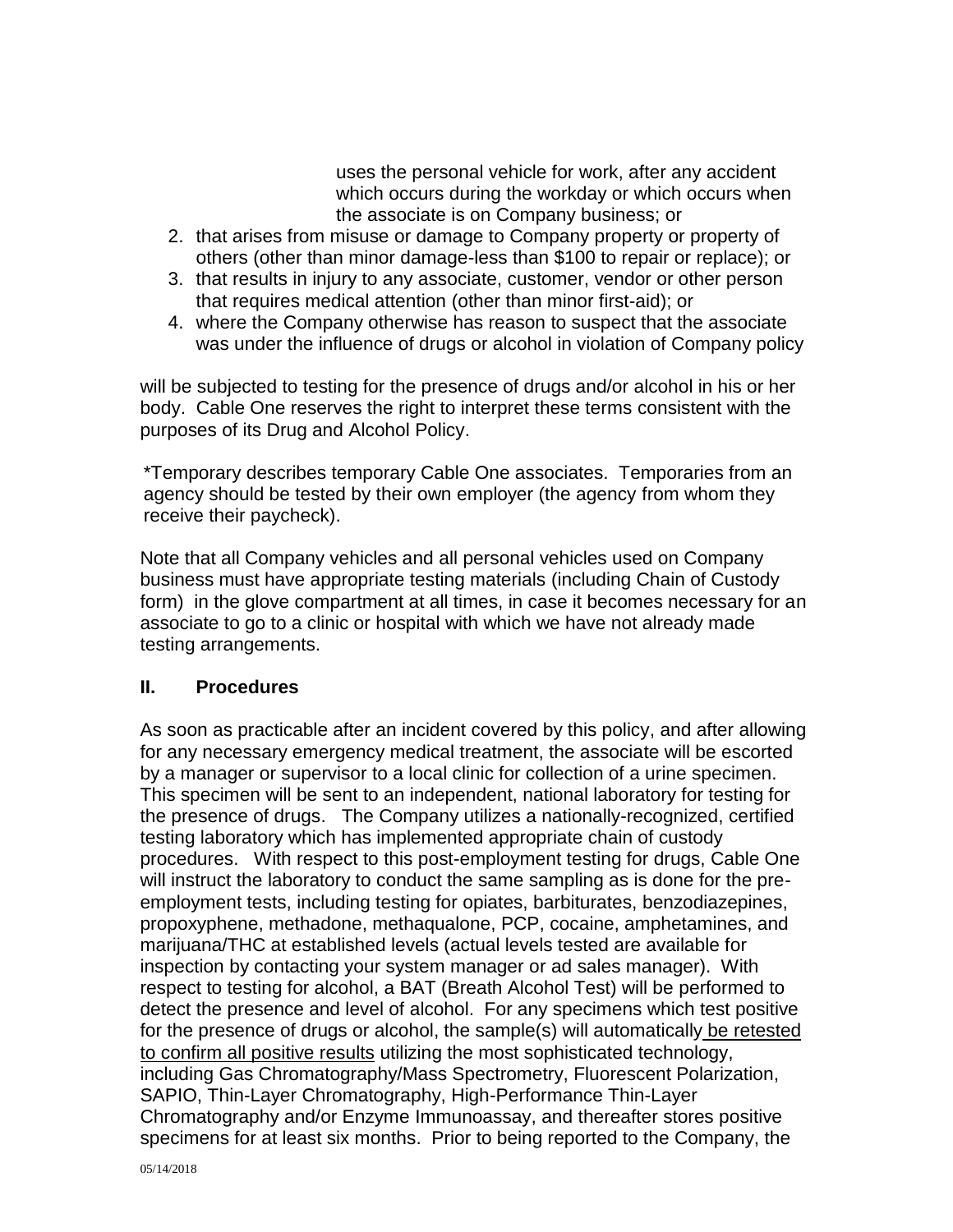laboratory results are reviewed and interpreted by a Medical Review Officer (MRO) to confirm, again, the positive results.

Cable One will bear the costs of the test and the Medical Review Officer's review.

Associates will be notified in writing as soon as possible following the Company's receipt of the confirmed test results. Any associate whose test yields a positive result will be afforded the opportunity, within ten work days of being informed of the result, to rebut the results in a confidential setting and request that the existing specimen be retested (such requested retests will be at the associate's expense).

### **III. Discipline**

Any associate who refuses to submit to testing in a timely manner, tampers with a test or whose drug or alcohol test pursuant to this policy yields a confirmed positive result may forfeit eligibility for workers' compensation benefits (if applicable) and will be subject to appropriate discipline, up to and including immediate termination of employment.